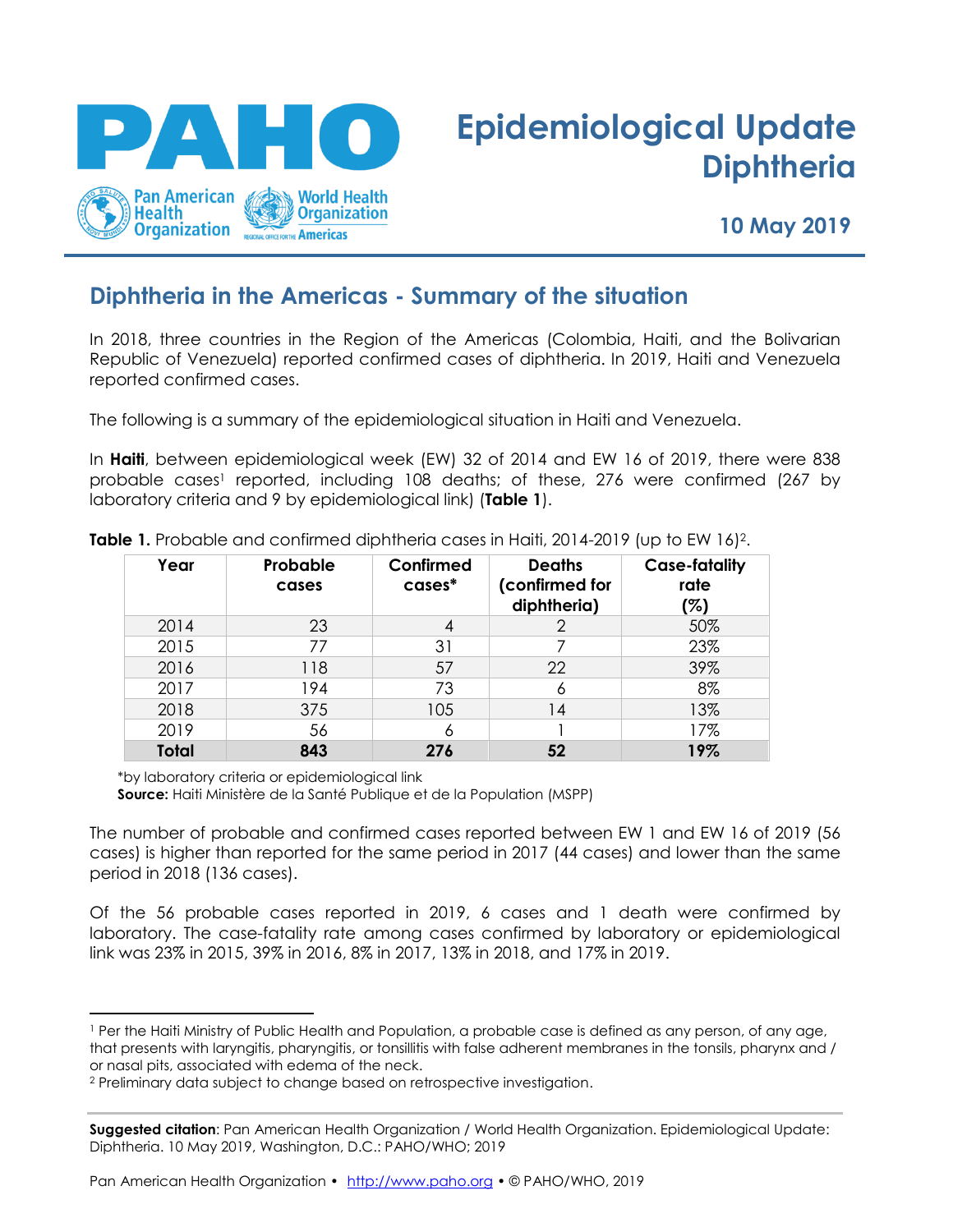Among confirmed cases in 2019, the highest incidence rate is reported in the age group of 6 to 14-year-olds, followed by 1 to 5-year-olds. The fatal case occurred in a 5-year-old child.

In 2019, the highest cumulative incidence rate of the probable cases were reported in the communities of Acul du Nord (3.58 cases per 100,000 population) in the Nord Department and in Tabarre (3.07 cases per 100,000 population) in the Ouest Department.





\*Other cases refer to all cases with negative laboratory results, those for which test results are pending, or those for which viable samples were not available.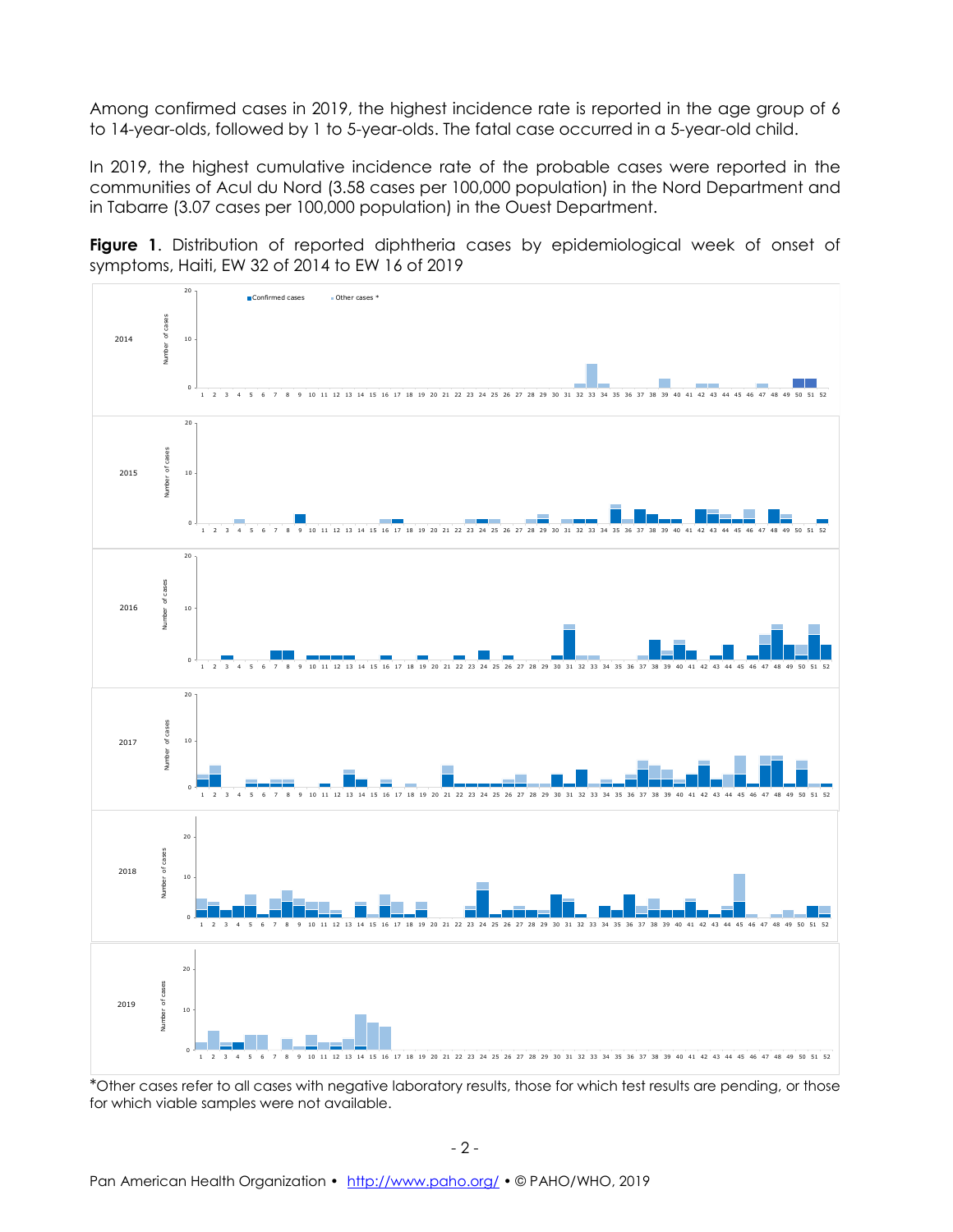**Source:** Haiti Ministère de la Santé Publique et de la Population (MSPP). Data reproduced by PAHO/WHO

In **Venezuela**, the diphtheria outbreak that began in July 2016 remains ongoing (**Figure 2**). Since the beginning of the outbreak until EW 13 of 2019, a total of 2,752 suspected cases were reported (324 cases in 2016, 1,040 in 2017, 1,198 in 2018, and 190 in 2019); of these, 1,688 were confirmed (554 by laboratory and 1,134 by clinical criteria or epidemiological link). A total of 284 deaths were reported (17 in 2016, 103 in 2017, 151 in 2018, and 13 in 2019). In 2019, the highest case-fatality rate occurred in the age group of 5 to 9 years-old (7%), followed by 10 to 15 years-old (4%).

**Figure 2**. Distribution of suspected and confirmed diphtheria cases by epidemiological week of onset of symptoms, Venezuela, EW 28 of 2016 to EW 13 of 2019



**Source**: Data from the Venezuela Ministry of Popular Power for Health and reproduced by PAHO/WHO

In 2018, 22 federal entities and 99 municipalities have reported confirmed cases. As of EW 13 of 2019, 16 of the federal entities, 45 municipalities, and 65 parishes are reporting cases. Therefore, vaccination and control activities continue to be implemented.

Cases have been reported among all age groups. The incidence rate among children under 15 years old is 4 cases per 100,000 population, in 15 to 40-year-olds it is 3 cases per 100,000 population, and in persons over 40-years-old it is 1 case per 100,000 population.

## **Advice for Member States**

The Pan American Health Organization / World Health Organization (PAHO/WHO) reiterates to Member States the recommendations to continue their efforts to ensure vaccination coverage over 95% with the primary series (3 doses) and booster doses (3 doses). This vaccination scheme will provide protection throughout adolescence and adulthood (up to 39 years and possibly beyond). Booster doses of diphtheria vaccine should be given in combination with tetanus toxoid, using the same schedule and age-appropriate vaccine formulations, namely diphtheria, tetanus, and pertussis (DPT) for children aged 1 to 7 years old, and diphtheria toxoid (Td) for children over 7 years old, adolescents, and adults.